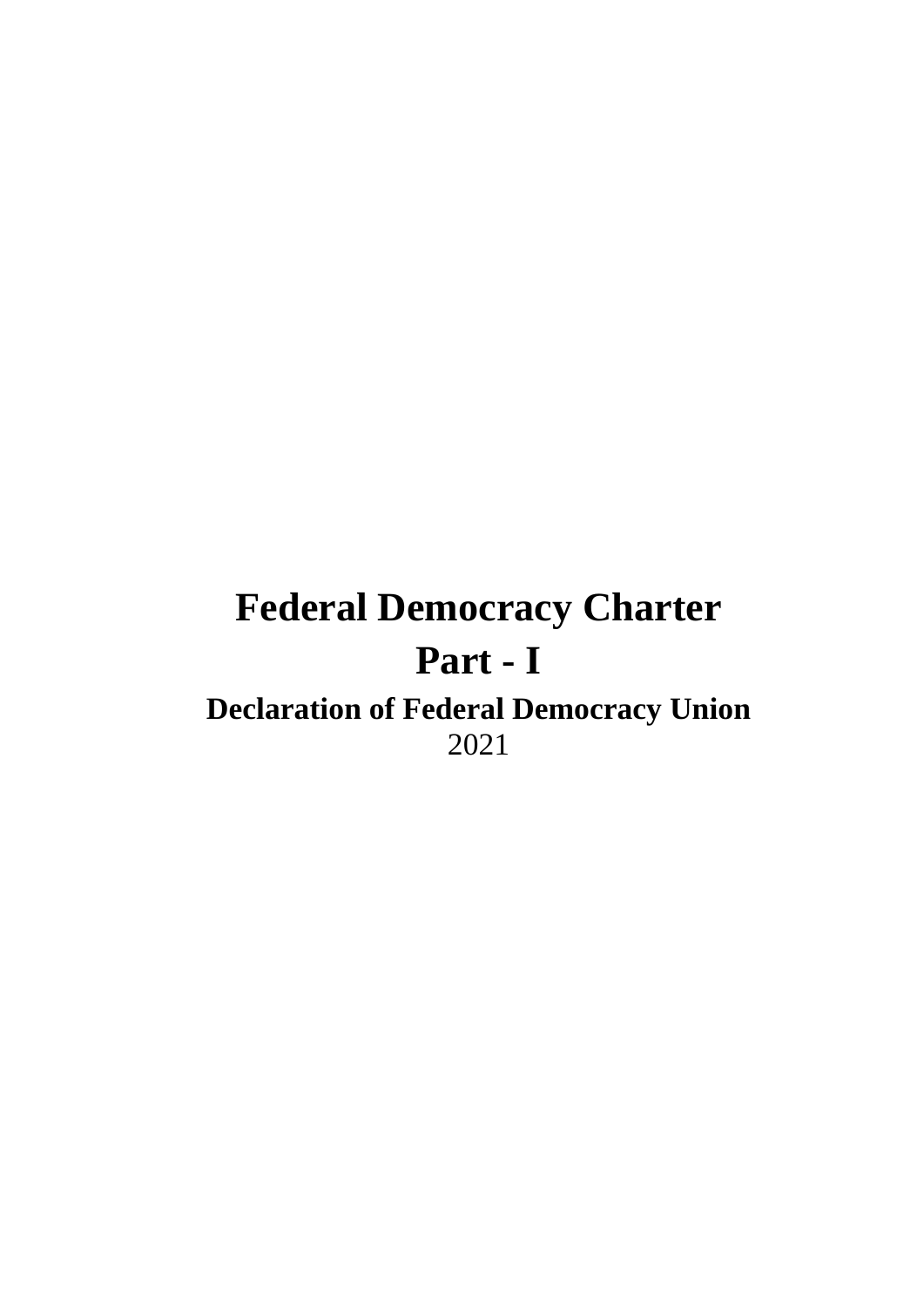# **[FEDERAL DEMOCRACY CHARTER](#page-2-0)**

**[Introduction](#page-2-1)**

**[Chapter I](#page-2-2)**

**[Goal and Objective](#page-2-3)**

**[Chapter II](#page-2-4)**

**[Members of the Charter](#page-2-5)**

**[Chapter III](#page-2-6)**

**[Implementation Process or Political Road Map](#page-2-7)**

#### **[Chapter IV](#page-3-0)**

#### **[Development of Federal Democracy Union Constitution](#page-3-1)**

[Part I](#page-3-2) [Union Vision and Union Values](#page-3-3) [Part II](#page-3-4) [Guiding principles for building a Federal Democracy Union](#page-3-5) [Part III](#page-3-6) [Fundamental Policies for Building Federal Democracy Union](#page-3-7)

**[Chapter V](#page-6-0)**

**[Commitment](#page-6-1)**

**[Conclusion](#page-7-0)**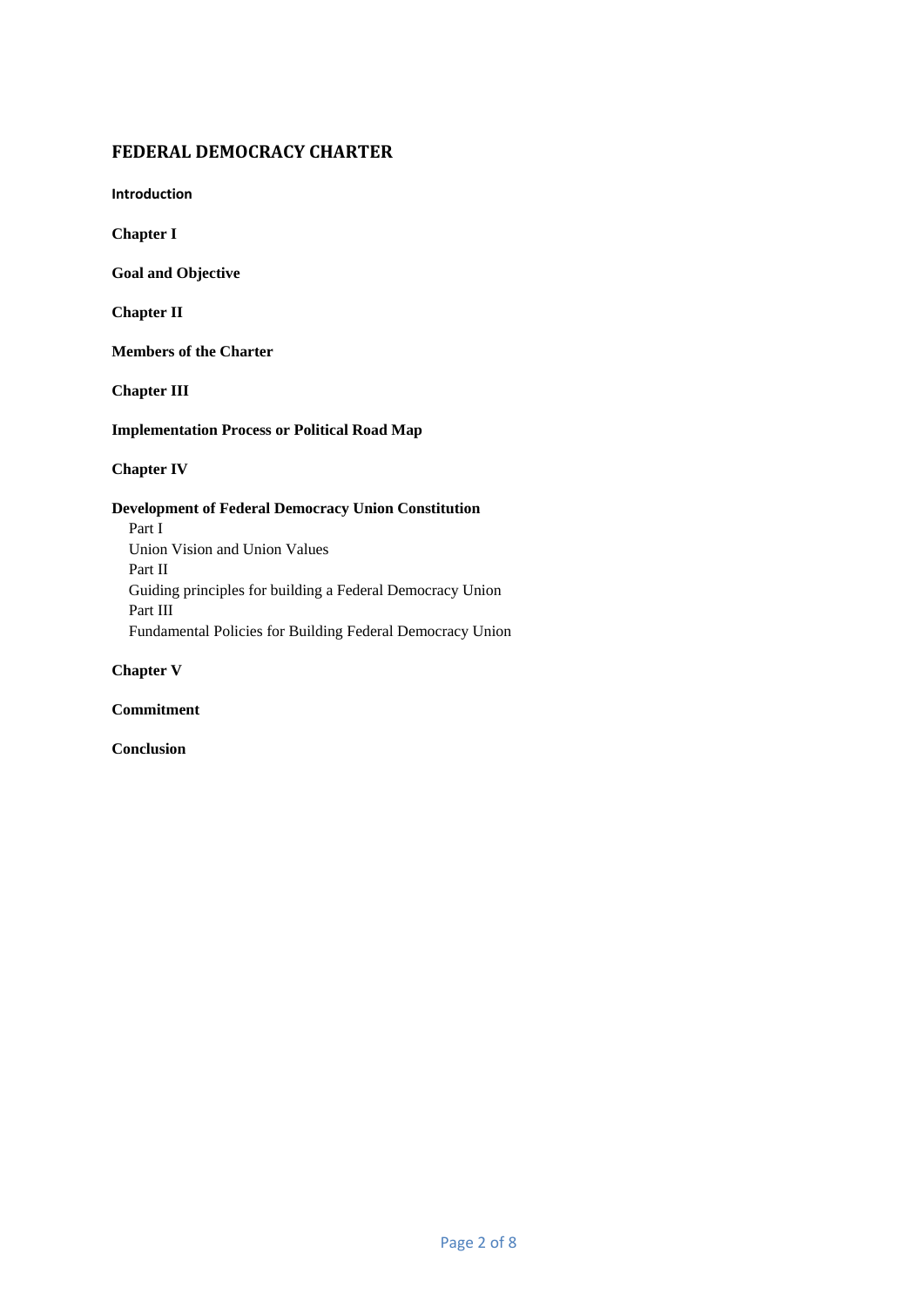# Federal Democracy Charter

# **Introduction**

<span id="page-2-1"></span><span id="page-2-0"></span>With the objective of building a Federal Democracy Union, organizations and individuals who accept and agree to this Federal Democracy Charter, hereafter referred to as "Charter", make the commitment that we will try and build a Federal Democracy Union holding the following standards and values for the eradication of dictatorship and emergence of Federal Democracy Union with the political road map that will be implemented in steps, basic principles for the development of constitution and fundamental policies. With the firm belief that we will achieve the collective force, which will drive the collective actions and implementations through collective leadership of those who accept and agree to the Charter to reach the desired goal, we hereby validate and enact this Charter.

## Chapter I

# Goal and Objective

<span id="page-2-3"></span><span id="page-2-2"></span>To bring an end to the conflicts and problematic root causes in the Union, to ensure all ethnic nationalities - population can participate and collaborate and to build a prosperous Federal Democracy Union where all citizens can live peacefully, share the common destiny and live harmoniously together; a Federal Democracy Union where democracy is exercised and equal rights and self-determination are guaranteed, all ethnic nationalities of the Union, all citizens enjoy mutual recognition and respect, mutual friendship and support and solidarity based on freedom, equality and justice, we intend to carry out the following activities:

- 1. Eradication of dictatorship;
- 2. Ultimate Abolishment of 2008 Constitution;
- 3. Building Federal Democracy Union; and
- <span id="page-2-4"></span>4. Emergence of Public Government.

# Chapter II

### Members of the Charter

<span id="page-2-5"></span>The following entities collaborate and participate to collectively implement the vision and objective stated in this Charter:

- 1. Elected parliamentarian representatives;
- 2. Political Parties;
- 3. Civil Disobedience Movement (CDM), forces of General Strike Committee, Civil Society Organizations (CSOs) including Women and Youth organizations; and
- <span id="page-2-6"></span>4. Ethnic Armed Organizations (EAOs).

# Chapter III

#### Implementation Process or Political Road Map

- <span id="page-2-7"></span>1. To collaborate according to respective sectors by establishing parliamentary representative committees with elected parliamentary representatives;
- 2. To create a platform/a structure where partner political parties, ethnic armed organizations and civil society organizations including women and youth organizations can work together to discuss and validate political agreements and future activities (activities for the way forward);
- 3. To develop and agree the Federal Democracy Charter;
- 4. To establish Interim National Unity Government, legislative and judiciary institutions in accordance with this Charter;
- 5. To determine a strategy for the eradication of dictatorship, abolishment of 2008 Constitution and building of Federal Democracy Union and to implement it;
- 6. To convene Constitutional Convention to develop and validate a new constitution;
- 7. To hold a national referendum to validate and enact the Federal Democracy Constitution developed by the Constitutional Convention; and
- 8. To establish legislative, executive and judiciary pillars according to the newly validated and enacted Federal Democracy Constitution and exercise constitutionalism.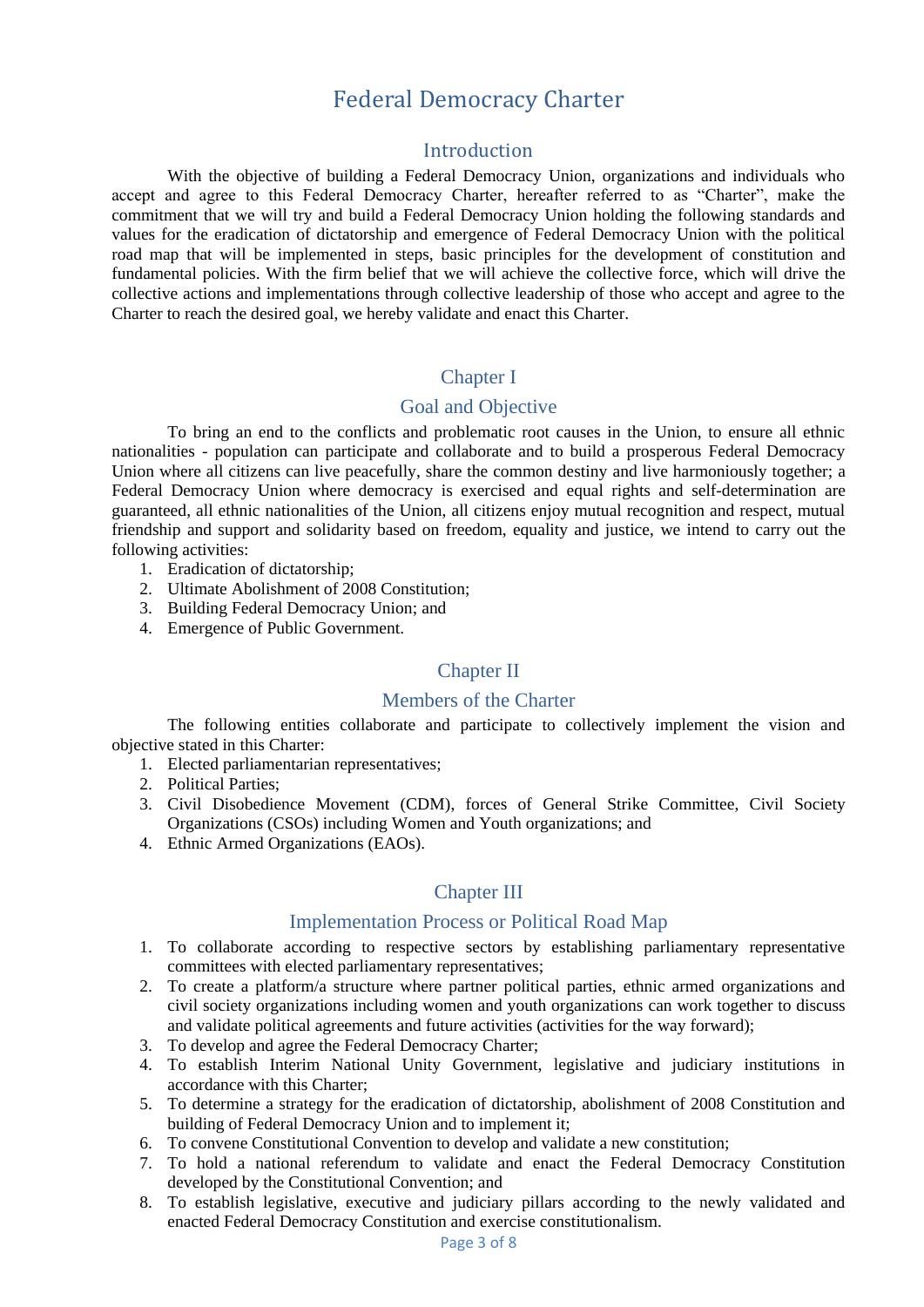# Chapter IV

# Development of Federal Democracy Union Constitution

<span id="page-3-1"></span><span id="page-3-0"></span>The Constitution Drafting Committee established by the members who participate and collaborate in this Charter will develop the Constitution (draft) in accordance with the following guiding principles:

- Part 1: The vision and values of the Union;
- Part 2: The guiding principles for the building of Federal Democracy Union; and
- <span id="page-3-2"></span>• Part 3: Fundamental Policies.

#### Part I

#### Union Vision and Union Values

#### <span id="page-3-3"></span>**Union Vision**

We shall build a peaceful Federal Democracy Union which guarantees freedom, justice and equality.

#### **Union Values**

To build the Union, we believe in and accept the following as values:

- 1. Democracy Rights, Gender Equality and basic Human Rights;
- 2. Equality and Self-Determination;
- 3. Collective Leadership;
- 4. Diversity, Social Harmony, Solidarity and Non-Discrimination; and
- <span id="page-3-4"></span>5. Protection of Minority Rights.

#### Part II

#### Guiding principles for building a Federal Democracy Union

- <span id="page-3-5"></span>1. The member states of the Union and the people in these states are the original owners of sovereignty.
- 2. The Federal Democracy Union is established with member states which have equal rights and right to self-determination in full. All the member states of the Union (all the federal units) are equal in terms of politics.
- 3. Member states of the Union have the right to enact their own respective State Constitution.
- 4. The Union exercises Power Sharing, Revenue Sharing and Fiscal Federalism. In doing so, it exercises the Subsidiary Principle where the system allows the government level closest to the people can act.
- 5. All Federal Union Security and Defense forces shall be under the supervision and administration of democratically elected civilian government. They shall exercise policy based on human security.

#### Part III

#### Fundamental Policies for Building Federal Democracy Union

#### <span id="page-3-7"></span><span id="page-3-6"></span>**Form of the Union**

- 1. Federal Democracy Union shall be built to meet the characteristics of a federal union exercising full rights of democracy and equal rights and rights to self-determination in full.
- 2. Federal Democracy Union shall consist of member states which have full rights of democracy, equality and self-determination.
- 3. Every member state of the Union shall have separate legislative power, separate executive power and separate judicial power.

#### **Power of the Union**

4. The member states of the Union and the people in these states are the original owners of sovereignty.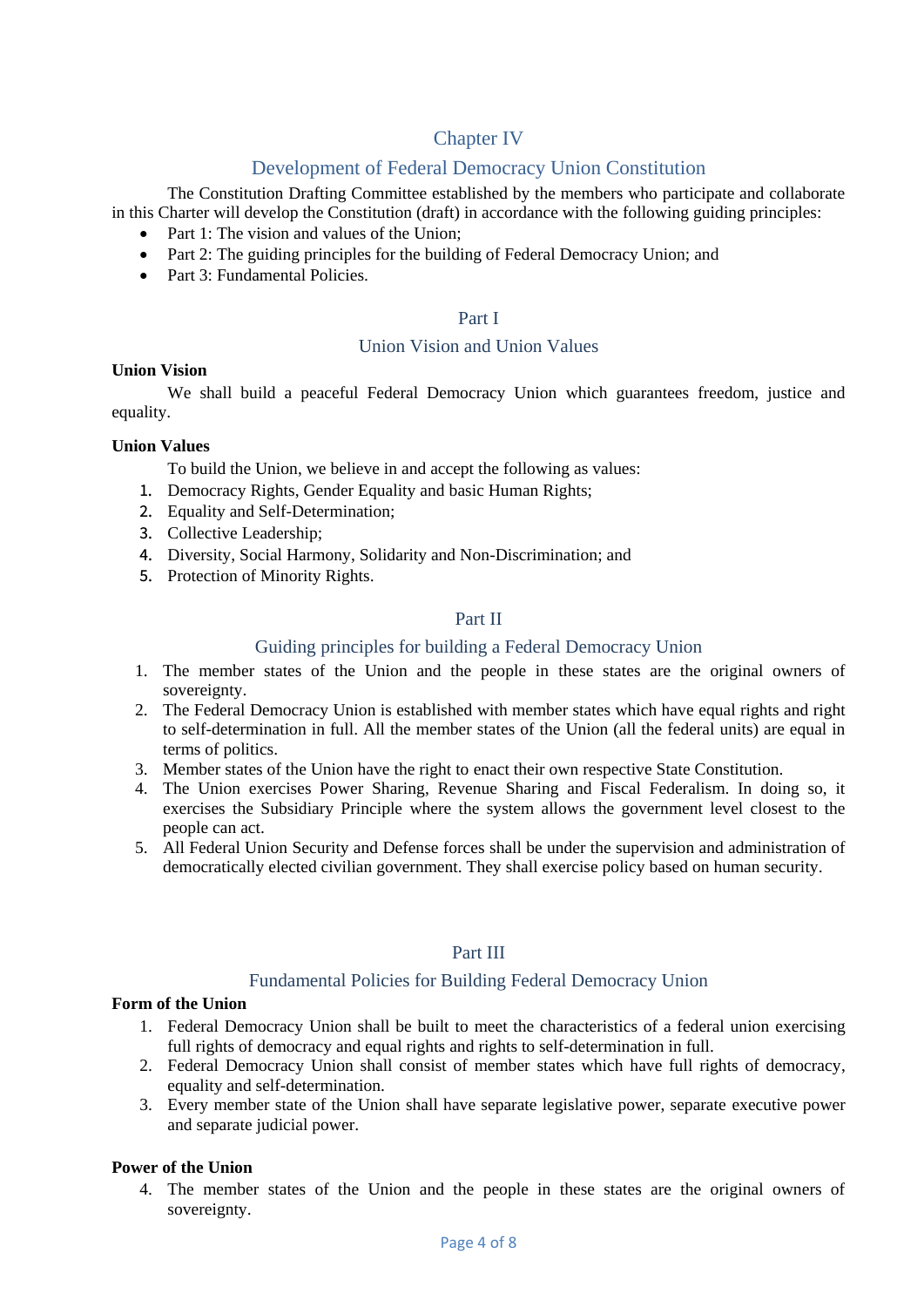- 5. The three pillars of sovereignty of Federal Democracy Union namely, legislative power, executive power and judicial power are clearly separated, exercised independently and exert reciprocal check and balance among themselves.
- 6. Power of the Union, power of the states and concurrent powers shall be determined and enacted. Only the powers necessary to exercise for the common interests of the member states of the Union shall be conferred to the Union. Residual powers which are not prescribed in the power of the Union, power of the States and concurrent power, shall remain with the member states of the Union.

## **Legislature of the Union**

7. Federal Parliament is established with Federal Upper House and Federal Lower House which have equal powers. Upper House is established with the equal number of representatives selected and sent by various member states of the Federal Union. Lower House is established with representatives elected by the constituents in the elections which are based either on the number of population or townships. These two houses of parliament develop and enact union legislation.

#### **Union Governance**

8. The governance system of the Federal Union is Parliamentary System led by the Prime Minister. It is a system where a Head of State or President of the Union is in the parliamentary system.

#### **Union Judiciary and Constitutional Tribunal**

- 9. The supreme court of the Federal Union and Federal Union courts shall be established at various levels to exercise the judicial powers of the Federal Union. Federal Union Chief Justice nominated by the President of the Federal Union shall be reviewed examined and approved by the Federal Parliament.
- 10. Independent Constitutional Tribunal shall be formed to resolve and address the disputes related to the Constitution between the Federal Union and its member state or among member states.
- 11. Constitution of the Federal Union is the supreme law of the Union.

#### **State Constitution**

- 12. Member states of the Federal Union have the right to develop and enact State Constitutions.
- 13. Authority and power of local levels within the state shall be clearly and exactly prescribed in the State Constitution and the schedules of the taxes and revenue it can collect shall be exactly provided and enacted.
- 14. Rights of every ethnic nationalities in the State in various sectors namely political, social, economic, culture, tradition and customs etc. shall be protected, maintained and promoted.

#### **Independent Commissions**

- 15. The Federal Union shall have at least the following independent commissions:
	- a. Anti-Corruption Commission;
	- b. Election Commission;
	- c. Anti-Discrimination and Human Rights Commission;
	- d. Right to information Commission; and
	- e. Anti-Gender based Violence Commission.

#### **Politics and Religion**

16. The Federal Union shall practice a political system that has separation between politics and religion and that is secular, not based on religion.

#### **Fiscal Federalism**

17. Exact and systematic tax and revenue collection schedule between Union level government and State level governments shall be precisely enacted as a law. The Union revenue collection mechanism and State revenue collection mechanism shall be specific and separate.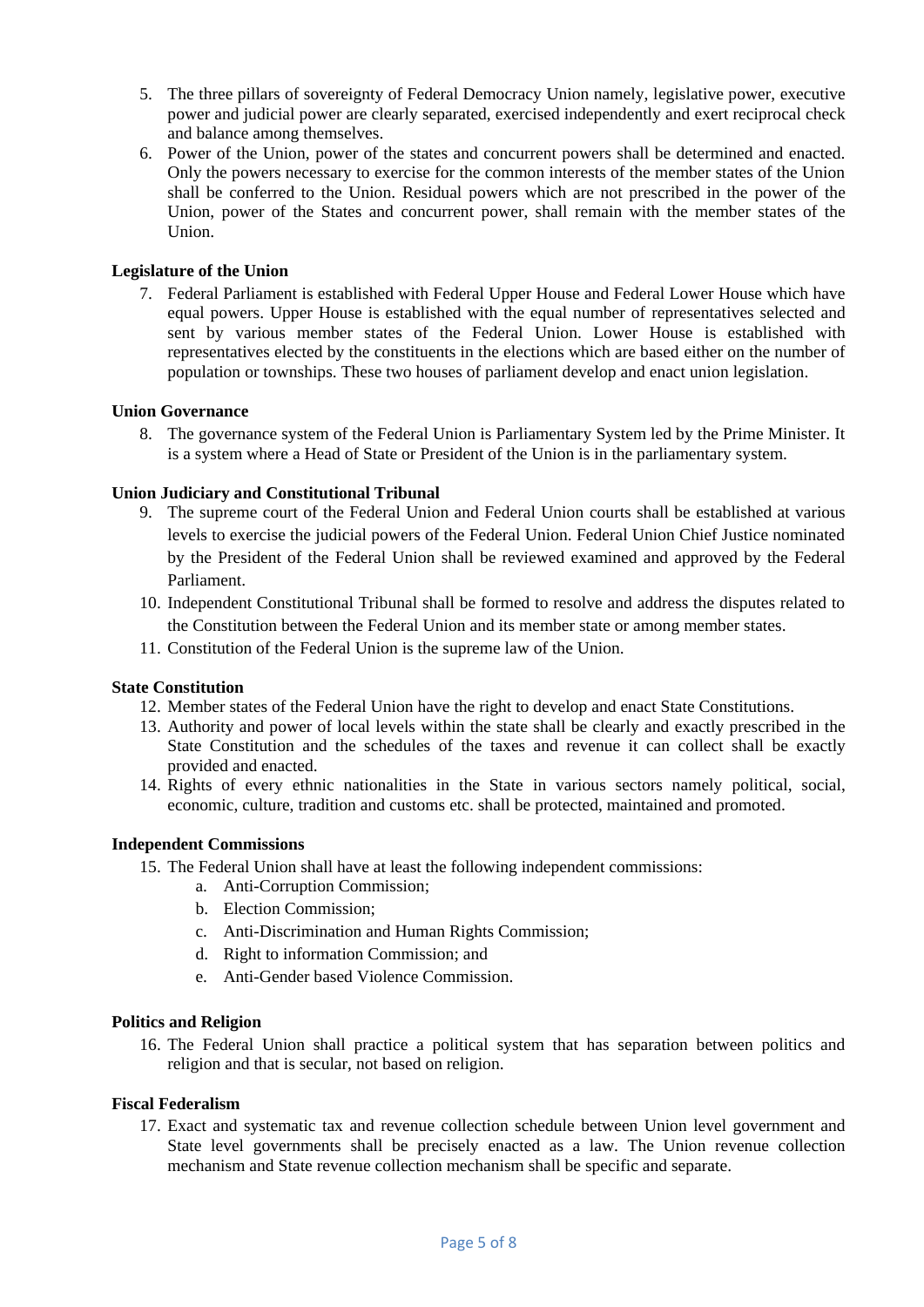18. Fiscal management and sharing laws between Federal Union and States shall be developed and enacted. The Fiscal equality program for comprehensive and equitable development of the member states of the Union shall be developed and enacted.

#### **Land and Natural Resources**

- 19. Land and natural resources management and sharing law between Federal Union and member states shall be developed and enacted.
- 20. The original owner of all of land and natural resources within a State is the people who live in the State. The State shall have the right to independently manage the exploration, extraction, selling, trading, preservation, and protection etc. of the natural resources within the State.
- 21. In the Federal Union, the State shall have the full rights to the revenue stream coming from the natural resources that are produced in large quantities among the resource revenues. In extraction and production of natural resources, the consent of the local communities shall be obtained, and it shall have direct benefits to the development of that area. Separate taxes shall be collected, and a funds program shall be developed and enacted to remedy the negative impacts affecting the communities and the natural environment and the damages to the ecosystem due to the extraction of natural resources.

#### **Fundamental Rights and Rights of Ethnic Minorities**

- 22. Every person who lives in the Union shall be entitled to the fundamental human rights.
- 23. All the ethnic nationalities born in the Union shall have full rights to individual rights entitled as an individual person and ethnic nationalities shall have full rights to collective rights entitled as ethnic groups.
- 24. Every citizen who has adopted the citizenship of the Union although they are not ethnic nationalities born in the Union, shall have the full rights to fundamental rights of the citizens (citizen rights).
- 25. Direct, indirect or any forms of discriminations based on sex and gender shall be absolutely prohibited and there shall be promotion, protection, respect and compliance.
- 26. There shall be rights to independently preserve, protect and promote the customs, traditional practices and languages of ethnic nationalities in accordance with fundamental human rights laws. National identity and cultural rights of ethnic nationalities as their inherent rights shall not be repealed or prevented in any context. There shall be priority or specific space provided for ethnic minorities in State governments, State parliaments and local governance so they can participate in politics and decision-making role.
- 27. Literature and languages of ethnic nationalities shall be officially applied and taught in practice. Higher education institutions, universities and institutions shall be established and implemented so that ethnic languages of the Union will be taught and learned in these facilities.

#### **Federal security and defense principles**

- 28. Security and defense policies of Federal Union shall be based on human security. All security and defense forces of Federal Union shall be under the supervision and administration of democratically elected civilian government.
- 29. Federal Parliament shall develop and enact security and defense policies and laws of the Union. Federal Parliament shall examine and approve the defense and security expenditures.
- 30. Federal Police Force and State Police Force shall be established separately. There shall be the right to form State Security Force. State Police Force and State Security Force are under the governance and control of respective State Government. The expenditures of State Police Force and State Security Forces shall be scrutinized and approved by respective State Parliament.
- 31. To respond effectively in the context of either Union security and State of Emergency or natural disasters and relief activities, the deployment of Security Forces shall be discussed and decided by Union Government and respective State Government.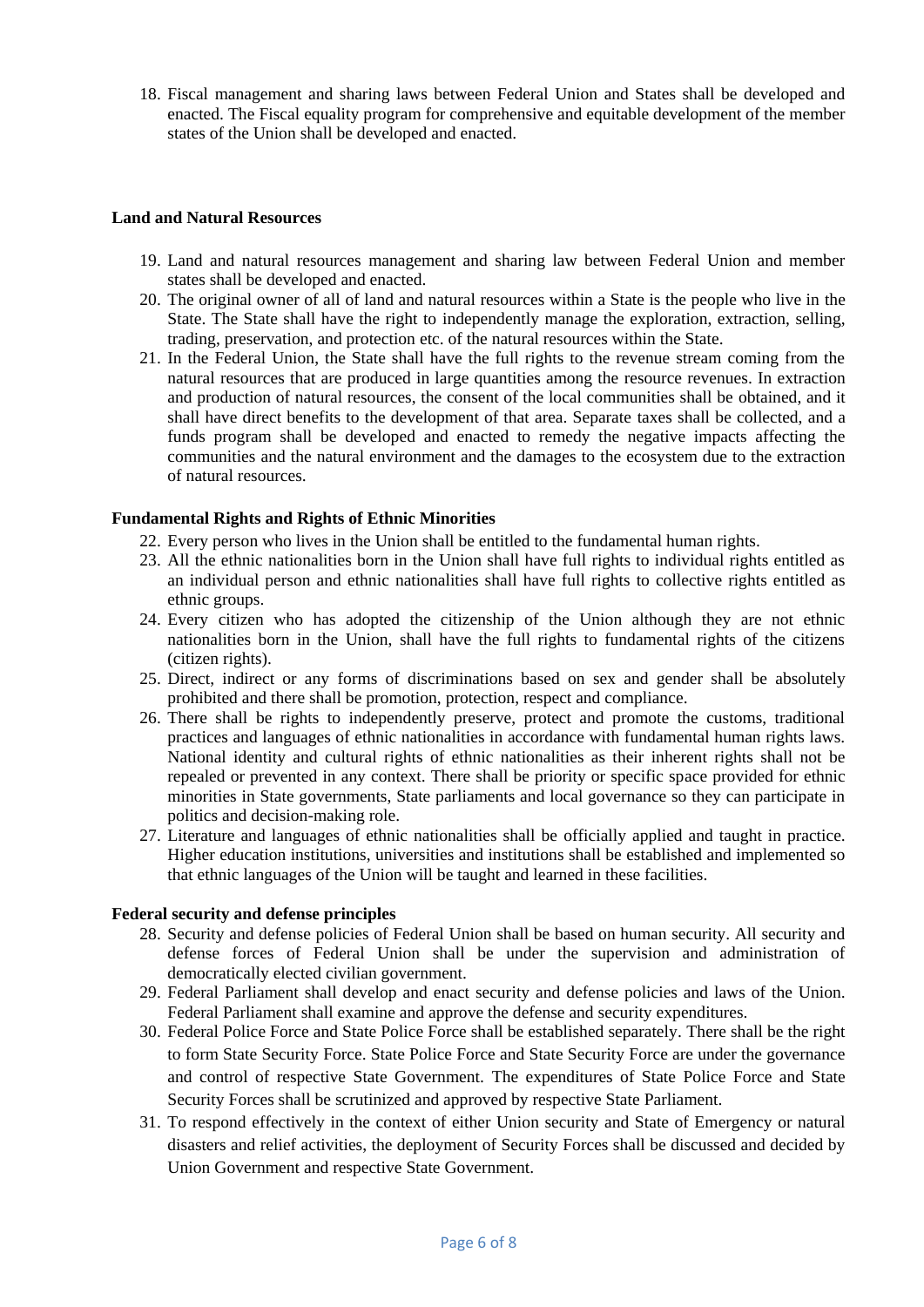32. National Defense and Security Council of Federal Union shall be established. This Council shall be composed of at least one person from State Defense and Security Councils and of Union level individuals whose total number is not more than 30% of the total members of the Council.

#### **Federal Union Security System**

33. Federal Union Security System shall be established to implement a system where organizations and various forces participate in all ethnic nationalities, and provide comprehensive coverage while guaranteeing the safety of the population, protection of communities from dangers and defense of the Union through development of strategies based on respective geographical situation and mandates of security authorities which reflect and shape the customs and traditions, concerns and needs of the local communities by exercising the distribution of powers among Union, State and local level civilian governments, distribution of rights and decision-making powers given to the specific entities or individuals.

#### **Administration and Public Services**

- 34. Public service training schools shall be opened to train and nurture the individuals who will serve in administration and public services. Union Government shall develop curriculum standards that will be taught in these training schools.
- 35. Respective States shall have the right to open administration and public services training schools in respective states for the individuals who will serve in the states.

#### **Inter-Governmental Relations**

- 36. Joint Committees shall be established such as Heads of State Joint Committee to address and resolve the disputes and issues and to collaborate and work together between Federal Union and the States or between the state; Sectoral Ministers Joint Committee to work in collaboration in respective sectors; Financial Joint Committee to manage the revenues that are designated to be shared. The term of the Committee shall be determined based on the need of the issue on collaboration.
- 37. Heads of member states are above Union Ministers in the hierarchy of Federal Union.

# Chapter V

### **Commitment**

<span id="page-6-1"></span><span id="page-6-0"></span>We shall build peaceful Federal Democracy Union with freedom, justice and equality in line with the political road map which will be implemented along the vision and objectives of this Charter.

In doing so, we shall endeavor to give the right to decision-making to the people and the right to self-determination to the member states of the Union based on the Union values.

We shall ensure the fundamental rights, gender equality and the rights of ethnic minorities. For the security of social life of every citizen, we shall adopt security and defense policies of Federal Union based on human security.

We shall develop and adopt policies that encourage and support innovation and entrepreneurship to raise the living standards of the citizens.

We shall develop and adopt effective policies for universal education coverage, universal health coverage, rights of people with disabilities, children, elderly and women including pregnant mothers, harm reduction for abuse of narcotics and psychotropic substances, treatment and rehabilitation.

We shall repeal the powers of those who are not elected. We shall dismantle the governments that do not have accountability nor responsibility by the people power. We shall be able to guarantee that the original source of sovereignty is the people. We shall ensure that the powers of the State are in the hands of the people.

The themes, provisions and policies in this Charter are the basic guidance that shall be applied in the implementation of the issues relating to the interim government and interim constitutional arrangements that will emerge soon.